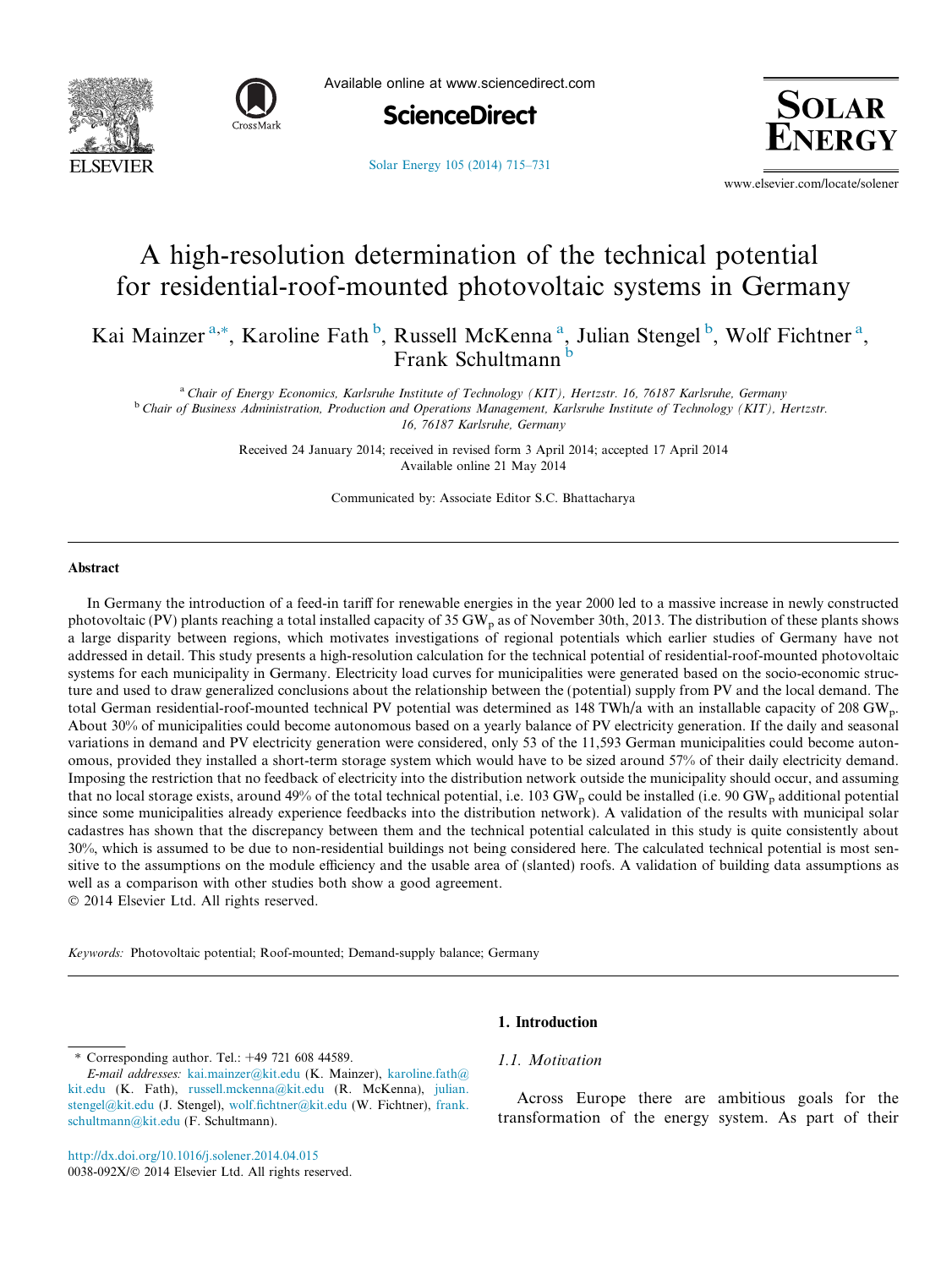sustainability strategy, in 2007 the member states of the European Union (EU) agreed on the following, so-called "20-20-20" targets for the year 2020 to make the transition to a more sustainable energy system: firstly, a reduction in greenhouse gas emissions by 20% compared to 1990, secondly 20% of primary energy from renewables and thirdly a 20% reduction in primary energy demand through energy efficiency [\(European Commission, 2010](#page--1-0)). Subsequently, in their Energy Concept of 2010, the German government set targets for renewable energies in gross electricity consumption of 35%, 50% and 80% by 2020, 2030 and 2050 respectively ([German Federal Government, 2010\)](#page--1-0). Significant progress has already been made towards these goals, so that in 2010 renewable energies had a share in gross electricity consumption of about 17% with 101.7 TWh generated electricity, of which 12% was generated by photovoltaic (PV) plants [\(BMU, 2011\)](#page--1-0). By 2012 this share had already increased to 23% for all renewable energies with a share of 20% generated by photovoltaic plants ([BDEW,](#page--1-0) [2013a\)](#page--1-0).

This rapid development of renewable energy in general, and photovoltaic in particular, is largely due to the German Renewable Energy Act (EEG) ([Federal Republic of](#page--1-0) [Germany, 2009](#page--1-0)), which sets the energy-political framework and has stipulated the feed-in tariffs (FITs) for renewables in Germany since 2000. The relatively high FITs awarded to photovoltaic in recent years led to this technology not only establishing itself in just over a decade  $(62 \text{ MW}_{p})$  in 2000 compared to  $35 \text{ GW}$ <sub>p</sub> in 2013 ([BDEW, 2013a\)](#page--1-0); [\(BNetzA, 2013\)](#page--1-0)), but also to a widespread scientific and political discussion about the law and the distribution of the associated large economic burden onto the end users. The FITs for photovoltaic electricity were drastically cut in recent years from around 40 ct/kWh in 2010 to about 13 ct/kWh in 2013 [\(Federal Republic of Germany, 2009\)](#page--1-0). Amongst other things, this led to the rapid demise of the PV manufacturing sector in Germany in 2011 ([BMWi,](#page--1-0) [2012\)](#page--1-0), but has also focused renewed attention on the most economically efficient application of this technology. In particular, this concerns the distribution of the exploited potential compared to other, sometimes competing land uses.

In this regard, the utilization of residential buildings' roofs is a very attractive option for PV electricity generation, since there are currently no competing land uses for these areas (apart from solar thermal applications). The available area is usually determined via solar cadastres. For single municipalities however, the creation of a solar cadastre is a rather expensive undertaking. As they usually have no reliable estimate of the PV potential in their municipality, it is difficult for them to decide whether a solar cadastre in their specific case is worth the investment or not.

Large regional disparities are apparent in the distribution of PV plants in Germany. These could be attributed to many reasons such as climatic conditions (which have an impact on the economic conditions), differences in

building stock and population density, as well as social factors such as available income and demography [\(Linder,](#page--1-0) [2013\)](#page--1-0). However, in the past the balance between energy supply and demand has rarely been considered in decisions about PV installations. With the PV capacity reaching significant levels, that flaw could lead to major disparities between supply and demand, e.g. in rural areas where the electricity production from PV can exceed the total electricity demand significantly. An effective political control over future installations, e.g. by regionalization of subsidy schemes, is only possible with knowledge about the regional remaining potentials as well as the regionally specific abilities to use the generated electricity locally.

Since the extensive installation of photovoltaic plants has already led to problems with the electricity grid, in the future a more controlled approach should be chosen to prevent grid failures like in Italy in 2003 and in Northern Germany in 2006 [\(Fuhs, 2013; Henneaux et al., 2012\)](#page--1-0). Already in 2011 suggestions for the recalibration of the inverters have been made [\(VDE FNN, 2011](#page--1-0)) and passed as a law in the System Stability Law in 2012 ([German](#page--1-0) [Federal Government, 2012](#page--1-0)) preventing the simultaneous shutdown of photovoltaic plants in cases of frequency irregularities in the distribution grid. Additionally, since the EEG 2012 a feed-in management [\(Federal Republic](#page--1-0) [of Germany, 2009](#page--1-0)) has also been introduced, preventing generation peaks. However, additional installations especially in the residential sector which do not have to provide grid services and are connected to weak distribution grids will still aggravate this problem. The starting point for such a controlled approach for further photovoltaic installations is an analysis of the available and already exploited potential [\(Boemer et al., 2011\)](#page--1-0).

### 1.2. Aims and objectives

It is the general aim of this paper to gain insights on regional technical potentials for roof-mounted photovoltaic systems across Germany and to explore their possible exploitation. The paper's specific objectives are to:

- 1. Develop a methodology for the assessment of the residential-roof-mounted photovoltaic potential over large (national) areas in a high resolution, which combines readily available statistical data with the powerful functions of a geographic information system (GIS).
- 2. Identify the remaining technical potential for future photovoltaic installations by comparing the calculated potential with actual installed capacities on a municipal level.
- 3. Identify areas where the PV capacity should and could be enhanced and areas where development should be stopped to enable a better matching of electricity supply and demand by comparing hourly photovoltaic electricity production with estimated local electricity load profiles.